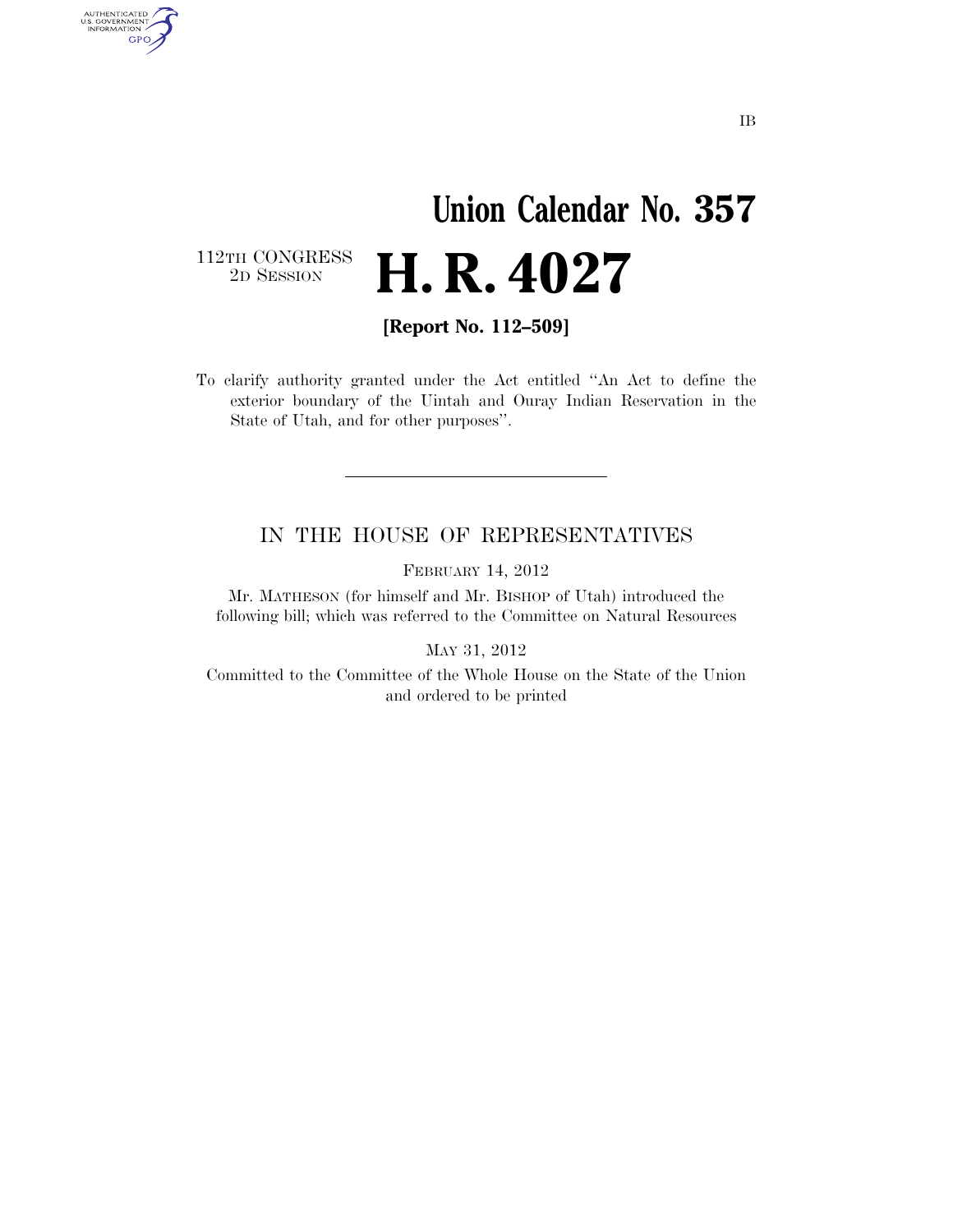## **A BILL**

2

To clarify authority granted under the Act entitled ''An Act to define the exterior boundary of the Uintah and Ouray Indian Reservation in the State of Utah, and for other purposes''.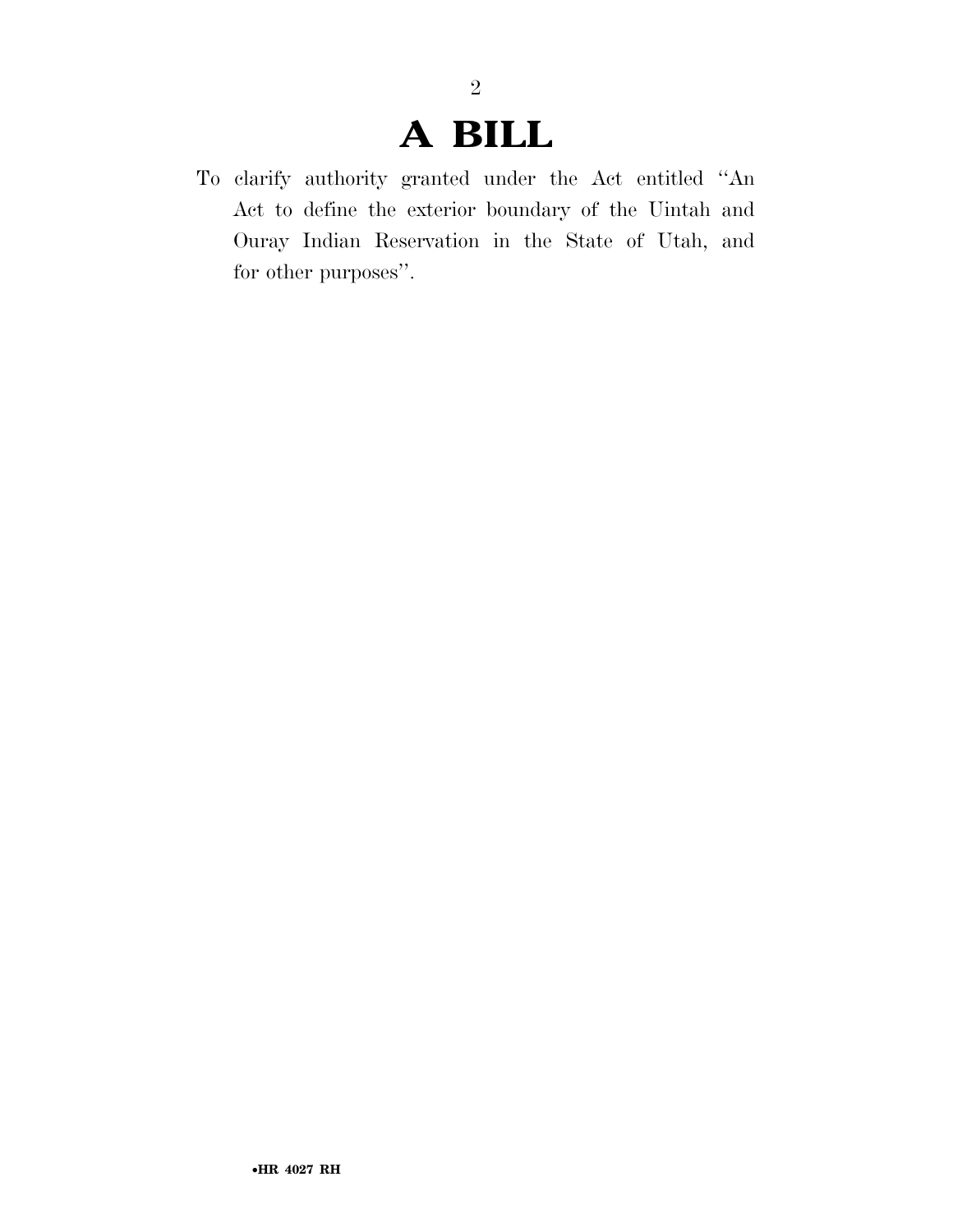*Be it enacted by the Senate and House of Representa- tives of the United States of America in Congress assembled,*  **SECTION 1. CLARIFICATION OF AUTHORITY.** 

 The Act entitled ''An Act to define the exterior boundary of the Uintah and Ouray Indian Reservation in the State of Utah, and for other purposes'', approved March 11, 1948 (62 Stat. 72), as amended by the Act entitled ''An Act to amend the Act extending the exterior boundary of the Uintah and Ouray Indian Reservation in the State of Utah so as to authorize such State to ex- change certain mineral lands for other lands mineral in character'' approved August 9, 1955, (69 Stat. 544), is further amended by adding at the end the following:

 ''SEC. 5. In order to further clarify authorizations under this Act, the State of Utah is hereby authorized to relinquish to the United States, for the benefit of the Ute Indian Tribe of the Uintah and Ouray Reservation, State school trust or other State-owned subsurface mineral lands located beneath the surface estate delineated in Pub- lic Law 440 (approved March 11, 1948) and south of the border between Grand County, Utah, and Uintah County, Utah, and select in lieu of such relinquished lands, on an acre-for-acre basis, any subsurface mineral lands of the United States located beneath the surface estate delin-eated in Public Law 440 (approved March 11, 1948) and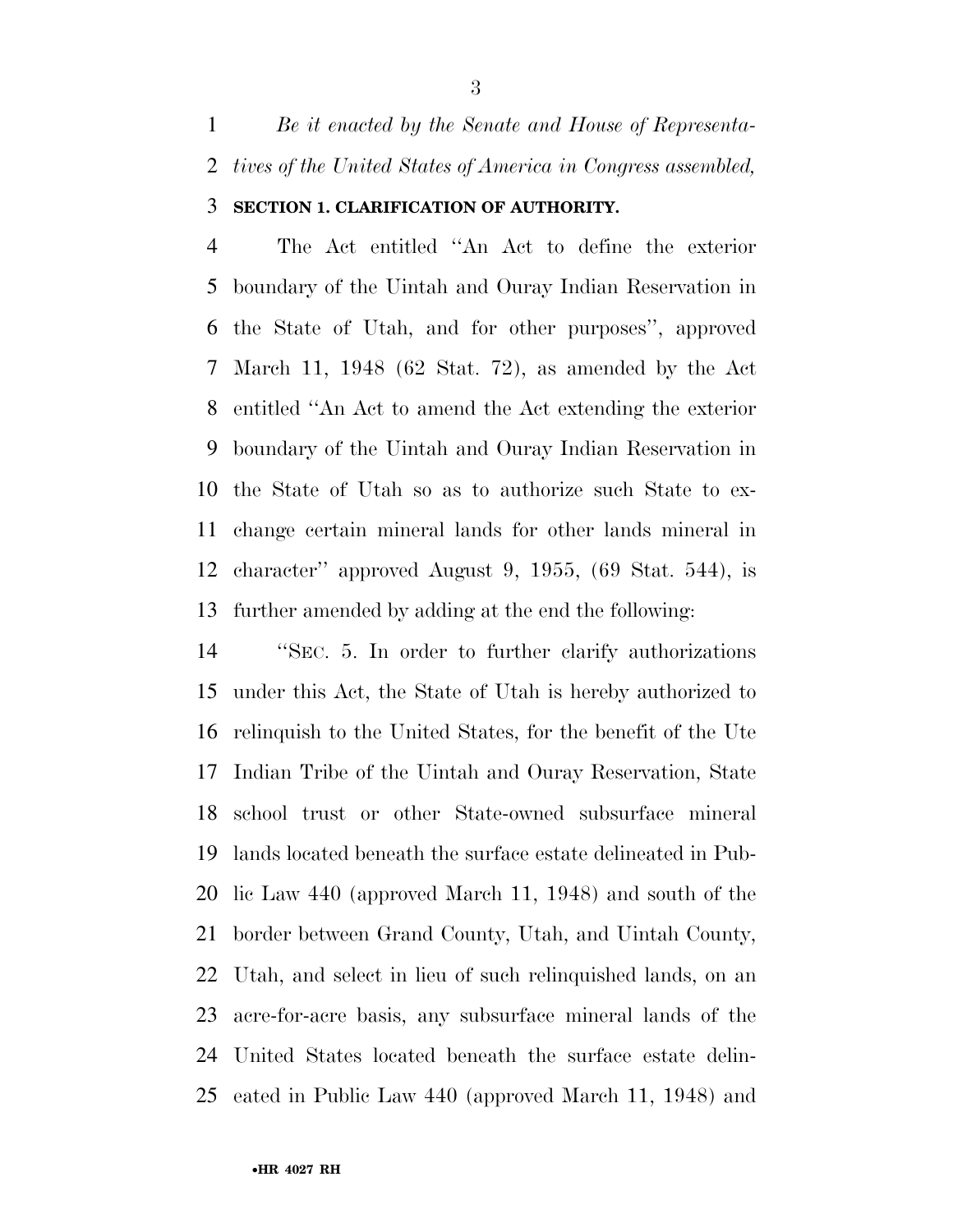| $\mathbf{1}$   | north of the border between Grand County, Utah, and       |
|----------------|-----------------------------------------------------------|
| $\overline{2}$ | Uintah County, Utah, subject to the following conditions: |
| 3              | "(1) RESERVATION BY UNITED STATES.—The                    |
| $\overline{4}$ | Secretary of the Interior shall reserve an overriding     |
| 5              | interest in that portion of the mineral estate com-       |
| 6              | prised of minerals subject to leasing under the Min-      |
| 7              | eral Leasing Act (30 U.S.C. 171 et seq) in any min-       |
| 8              | eral lands conveyed to the State.                         |
| 9              | "(2) EXTENT OF OVERRIDING INTEREST.—The                   |
| 10             | overriding interest reserved by the United States         |
| 11             | under paragraph $(1)$ shall consist of —                  |
| 12             | "(A) 50 percent of any bonus bid or other                 |
| 13             | payment received by the State as consideration            |
| 14             | for securing any lease or authorization to de-            |
| 15             | velop such mineral resources;                             |
| 16             | $\cdot$ (B) 50 percent of any rental or other             |
| 17             | payments received by the State as consideration           |
| 18             | for the lease or authorization to develop such            |
| 19             | mineral resources;                                        |
| 20             | "(C) a $6.25$ percent overriding royalty on               |
| 21             | the gross proceeds of oil and gas production              |
| 22             | under any lease or authorization to develop               |
| 23             | such oil and gas resources; and                           |
| 24             | "(D) an overriding royalty on the gross                   |
| 25             | proceeds of production of such minerals other             |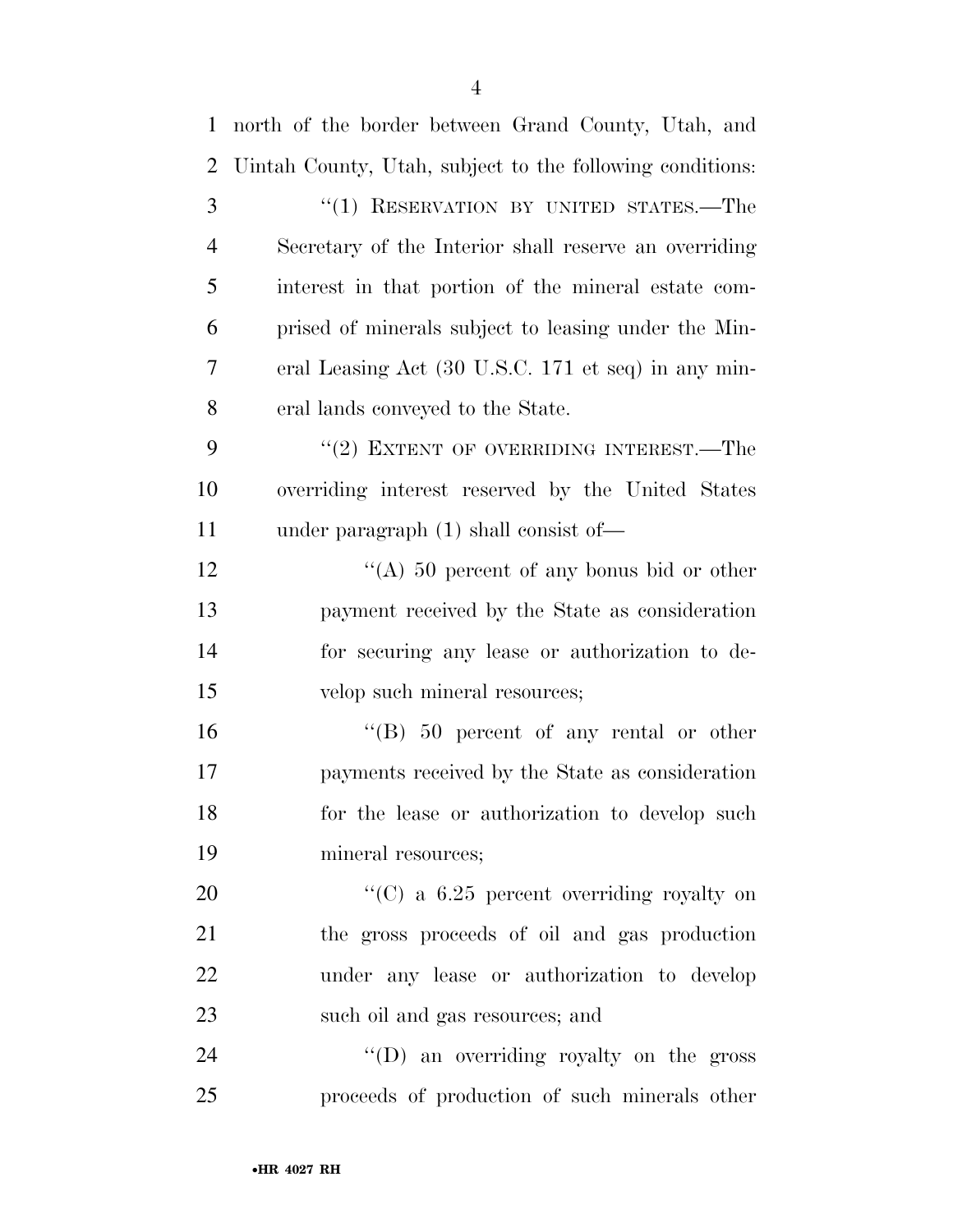| $\mathbf{1}$   | than oil and gas, equal to 50 percent of the roy-       |
|----------------|---------------------------------------------------------|
| $\overline{2}$ | alty rate established by the Secretary of the In-       |
| 3              | terior by regulation as of October 1, 2011.             |
| $\overline{4}$ | "(3) RESERVATION BY STATE OF UTAH.—The                  |
| 5              | State of Utah shall reserve, for the benefit of its     |
| 6              | State school trust, an overriding interest in that por- |
| 7              | tion of the mineral estate comprised of minerals sub-   |
| 8              | ject to leasing under the Mineral Leasing Act (30)      |
| 9              | U.S.C. 181 et seq) in any mineral lands relinquished    |
| 10             | by the State to the United States.                      |
| 11             | "(4) EXTENT OF OVERRIDING INTEREST.—The                 |
| 12             | overriding interest reserved by the State under para-   |
| 13             | graph(3) shall consist of—                              |
| 14             | "(A) 50 percent of any bonus bid or other               |
| 15             | payment received by the United States as con-           |
| 16             | sideration for securing any lease or authoriza-         |
| $17\,$         | tion to develop such mineral resources on the           |
| 18             | relinquished lands;                                     |
| 19             | "(B) $50$ percent of any rental or other                |
| 20             | payments received by the United States as con-          |
| 21             | sideration for the lease or authorization to de-        |
| 22             | velop such mineral resources;                           |
| 23             | "(C) a $6.25$ percent overriding royalty on             |
| 24             | the gross proceeds of oil and gas production            |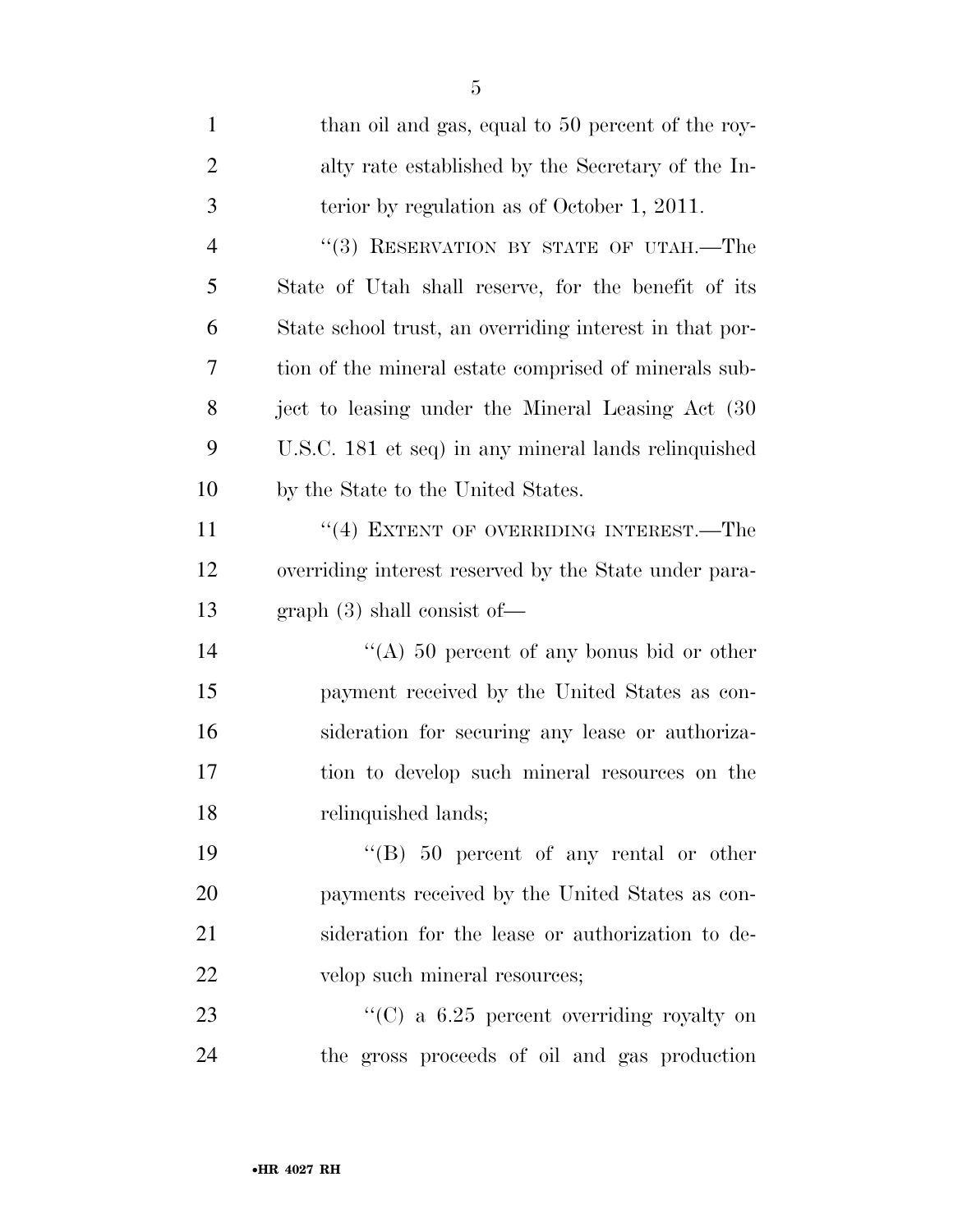| $\mathbf{1}$   | under any lease or authorization to develop            |
|----------------|--------------------------------------------------------|
| $\overline{2}$ | such oil and gas resources; and                        |
| 3              | $\lq\lq$ (D) an overriding royalty on the gross        |
| $\overline{4}$ | proceeds of production of such minerals other          |
| 5              | than oil and gas, equal to 50 percent of the roy-      |
| 6              | alty rate established by the Secretary of the In-      |
| 7              | terior by regulation as of October 1, 2011.            |
| 8              | " $(5)$ No OBLIGATION TO LEASE.—Neither the            |
| 9              | United States nor the State shall be obligated to      |
| 10             | lease or otherwise develop oil and gas resources in    |
| 11             | which the other party retains an overriding interest   |
| 12             | under this section.                                    |
| 13             | (6)<br>COOPERATIVE AGREEMENTS.—The Sec-                |
| 14             | retary of the Interior is authorized to enter into co- |
| 15             | operative agreements with the State and the Ute In-    |
| 16             | dian Tribe of the Uintah and Ouray Reservation to      |
| 17             | facilitate the relinquishment and selection of lands   |
| 18             | to be conveyed under this section, and the adminis-    |
| 19             | tration of the overriding interests reserved here-     |
| 20             | under.                                                 |
| 21             | "(7) TERMINATION.—The overriding interest              |
| <u>22</u>      | reserved by the Secretary of the Interior under para-  |
| 23             | graph (1), and the overriding interest reserved by     |
| 24             | the State under paragraph (3), shall automatically     |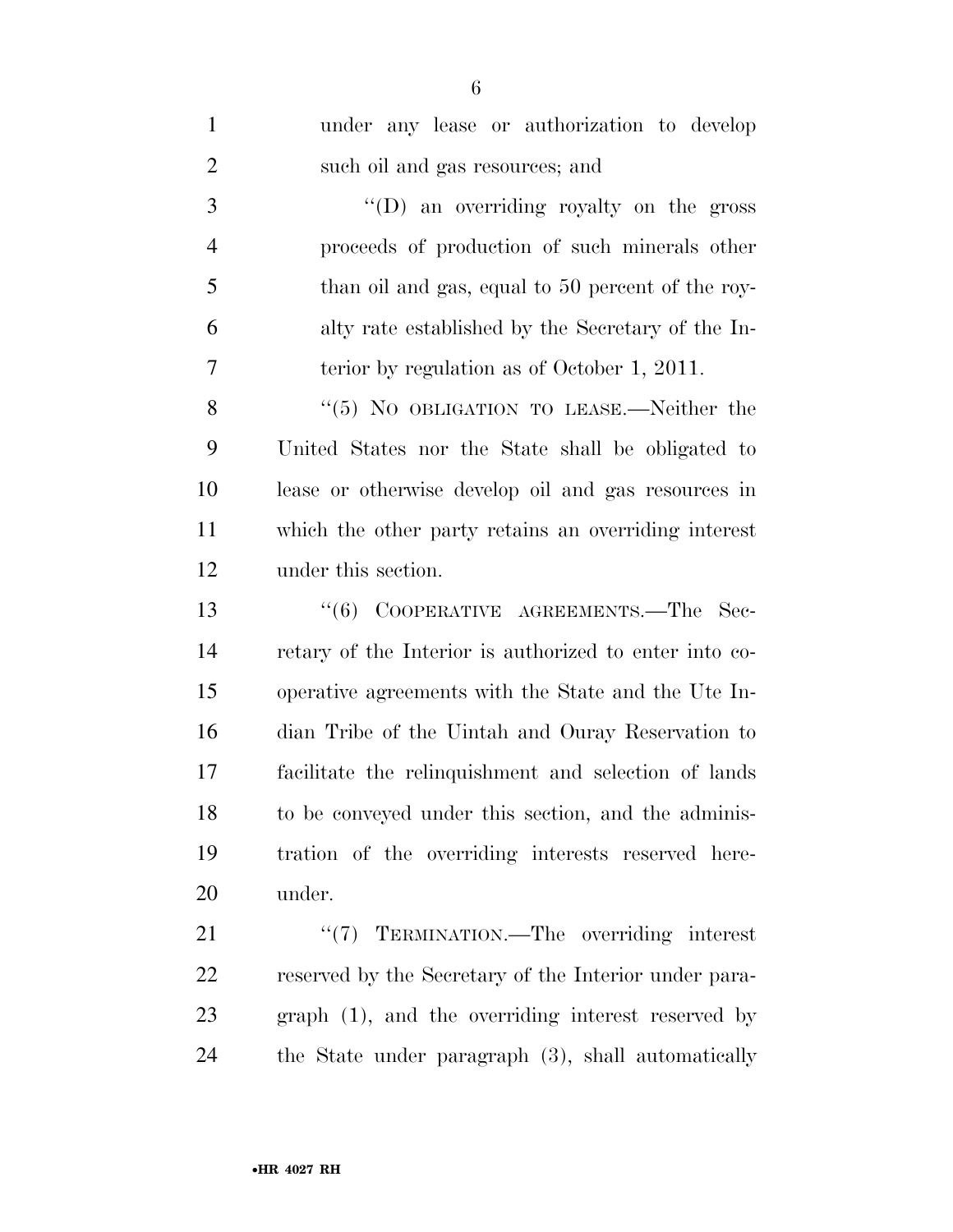- terminate 30 years after the date of enactment of
- this section.''.